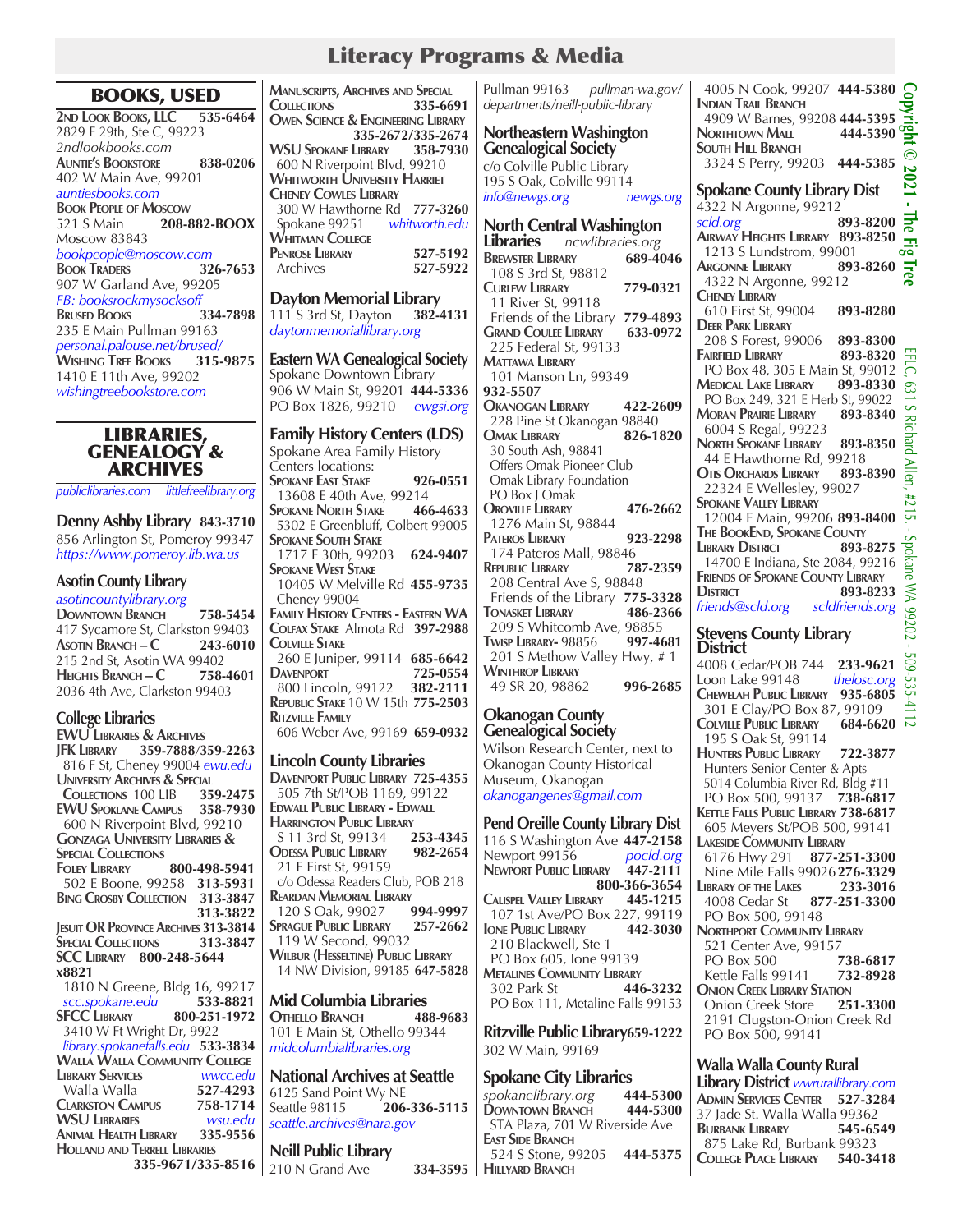1605 SE Meadowbrook Blvd Ste 7, College Place 99324<br>RESCOTT LIBRARY 849-2411 **PRESCOTT LIBRARY**  103 S D St/PO Box 114 Prescott 99348 **Touchet Library 394-2329** 161 Hanson Rd/PO Box 166 Touchet 99361

**Walla Walla Public Library** 238 E Alder St Walla Walla 99362 *wallawallapubliclibrary.org*

**WA State Digital Archives** 960 Washington St **235-7500 x200** Cheney 99004 *digitalarchives.wa.gov*

**WA State Genealogical Society 360-426-6114** 1901 S 12th, Union Gap 98903

#### **Whitman County Genealogical Society 332-8081**

Gladish Community & Cultural Center, 115 NW State, Rm 103A PO Box 393, Pullman 99163

#### **Whitman County Libraries**

| ------- <i>-</i>                        |          |  |  |
|-----------------------------------------|----------|--|--|
| The Center (CEC) 110 S Main             |          |  |  |
| Offers locations with Little Free       |          |  |  |
| libraries.<br>whitco.lib.wa.us          |          |  |  |
| <b>COLFAX MAIN LIBRARY 877-733-3375</b> |          |  |  |
| 102 S Main St, 99111 397-4366           |          |  |  |
| ALBION LIBRARY                          | 338-9641 |  |  |
| 310 F St, 99102                         |          |  |  |
| <b>ALICE PORTER MEMORIAL LIBRARY</b>    |          |  |  |
| 402 S Whitman Ave                       |          |  |  |
| Rosalia 99170                           | 523-3109 |  |  |
| <b>COLTON LIBRARY</b>                   | 229-3887 |  |  |
| 760 Broadway Ave, 99113                 |          |  |  |
| <b>ENDICOTT LIBRARY</b>                 | 657-3429 |  |  |
| 324 E St, 99125                         |          |  |  |
| <b>FARMINGTON LIBRARY</b>               | 287-2035 |  |  |
| E 203 Main, 99128                       |          |  |  |
| <b>GARFIELD LIBRARY</b>                 | 635-1490 |  |  |
| 109 N Third, 99130                      |          |  |  |
| <b>LACROSSE LIBRARY</b>                 | 549-3770 |  |  |
| 107 S Main, 99143                       |          |  |  |
| <b>OAKESDALE LIBRARY</b>                | 285-4310 |  |  |
| 102 E Steptoe, 99158                    |          |  |  |
| <b>PALOUSE LIBRARY</b>                  | 878-1513 |  |  |
| E 120 Main, 99161                       |          |  |  |
| <b>ST JOHN LIBRARY</b>                  | 648-3319 |  |  |
| 1 E Front St, 99171                     |          |  |  |
| <b>TEKOA LIBRARY &amp; MUSEUM</b>       |          |  |  |
| 139 S Crosby, 99033 284-3121            |          |  |  |
| <b>UNIONTOWN LIBRARY</b><br>229-3880    |          |  |  |
| 110 S Montgomery, 99179                 |          |  |  |
|                                         |          |  |  |

#### **Idaho (208)**

#### **College Libraries**

| <i><b>Icsc.edu</b></i>                  |
|-----------------------------------------|
| 792-2236                                |
| 792-2396                                |
| NIC MOLSTEAD LIBRARY 769-3355           |
|                                         |
| Coeur d'Alene 83814 nic.edu             |
| <b>UNIV OF ID LIBRARY 885-6559/6584</b> |
| lib.uidaho.edu                          |
| PO Box 442350, Moscow 83844             |
| SPECIAL COLLECTIONS/ARCHIVES 885-0845   |
|                                         |

**Benewah District Library Plummer Public Library 686-1812** 800 D St, PO Box 309, 83851 **St Maries Public Library 245-3732** 822 W College Ave **Tensed-Desmet Community Library** 4345 Fox Rd, 93970 **274-3002**

**Boundary County Public Library**<br>6370 Kootenai St **267-3750** 6370 Kootenai St **267-3750** PO Box Y, Bonners Ferry 83805 *boundary-idaho.org/library.htm*

**Clearwater Memorial Public Library** 402 Michigan, Orofino 83544 *orofinolibrary.com*

**Coeur d'Alene Public Library** 702 E Front Ave *cdalibrary.org* Coeur d'Alene 83814 **769-2315**

**Community Library Network Kootenai-Shoshone Library District** 8385 N Government Way **772-5612** Hayden 83835 *communitylibrary.net* **Book Mobile 772-7405**<br>**ATHOL BRANCH** 683-2979 **ATHOL BRANCH**  30399 Third/PO Box 70, 83801 **Harrison Branch 689-3976** 111 Coeur d'Alene Ave, 83833<br>HAYDEN BRANCH 772-5612 **Hayden Branch 772-5612** 8385 N Government Wy, 83835<br>PINEHURST BRANCH 682-3483 **PINEHURST BRANCH**  107 Main Ave, 83850 **Post Falls Branch 773-1506** 821 N Spokane St, 83854<br>**A**THDRUM **B**RANCH 687-1029 **RATHDRUM BRANCH** 16780 W Hwy 41, 83858<br>Pert Lake Branch 32575 N 5th **Spirit Lake Branch**  PO Box 186, 83869 **623-5353 East Bonner County Library** 

ebonnerlibrary.org<br>**263-6930 SANDPOINT LIBRARY**  1407 Cedar St, 83864 **Clark Fork Branch 266-1321** 601 Main St, 83811

#### **Family History Centers (LDS)**

**BONNERS FERRY FAMILY HISTORY CENTER**<br>1512 Alderson Ln **267-3802** 1512 Alderson Ln **Grangeville Stake Family History Center** 403 N Bvld **983-2110 Hayden Lake Stake Family History Center** 2293 W Hanley **765-0150 KAMIAH FAMILY HISTORY CENTER**<br>Hwv 12, 83856 **935-0831** Hwy 12, 83856 **Lewiston Stake Family History Center** 836 Preston **Moscow Stake Family History Cntr** 1657 S Blaine, 83843 **882-1769 Orofino Stake Family History Center** 13610 Fremont **476-3914 Priest River Stake Family History Center** West Albeni Rd **437-2474 Sandpoint Stake Family History Center 263-3327** 602 Schweitzer Cutoff Rd, 83864 **St Maries Family History Center** 201 23rd St, 83861 **245-2224**

**Grangeville Centennial Library**  *spokane7.com*

215 W North St **983-0951** Grangeville 83530 *http://grangeville.us/grangevillecentennial-library/*

**Kellogg Public Library 786-7231** 16 W Market Ave *kellogg.lili.org*

**Kootenai County Genealogical Society**<br> **HAYDEN LIBRARY** 772-5612 **Hayden Library 772-5612** 8385 N Government Wy Hayden 83835 *kcgs.org*

**Latah County Library District Moscow Library & District HQ** 110 S Jefferson **882-3925** Moscow 83843 *latahlibrary.org* **BOVILL LIBRARY** 310 First Ave/PO Box 210 83806<br>Deary Library 877-1664 **Deary Library 877-1664** 304 Second Ave, POB 213, 83823 **Genesee Library 285-1398** 140 E Walnut St, POB 278, 83832 **Juliaetta Library 276-7071** 205 Main St, PO Box 471, 93535<br> **POTLATCH LIBRARY** 875-1036 **POTLATCH LIBRARY**  1010 Onaway, POB 335, 83855 **Troy Library 835-4311** 402 S Main, PO Box 477, 83871

**Lewiston City Public Library** 411 D St, Lewiston 83501<br>
lewistonlibrary.org 798-2525  $lewiston library.org$ 

**Mullan Public Library 744-1220** 117 Hunter, 83846 *mullan.lili.org*

**Prairie River Library Dist***prld.org*

**CRAIGMONT COMMUNITY LIBRARY**<br>113 W Main, 83523 924-5510 113 W Main, 83523 **924-5510 Culdesac Community Library** 714 Main St, 83524 **843-5215 Kamiah Community Library**<br>505 Main St. 83536 **935-0428** 505 Main St, 83536 **Kooskia Community Library**<br>26 S Main St, 83539 **926-4539**  26 S Main St, 83539 **926-4539 Lapwai COMMUNITY LIBRARY**<br>103 Main St, 83540 **843-7254**  103 Main St, 83540 **843-7254 Nezperce Community Library**<br>602 4th Ave, 83543 937-2458 602 4th Ave, 83543 **937-2458 Peck Community Library** 217 N. Main St, 83545 **486-6161 Winchester Community Library** 314 Nezperce St, 83555 **924-5164**

**Priest Lake Public Library** 28769 ID-57, Priest Lake 83856<br>http://priestlake.lili.org 443-2454 *http://priestlake.lili.org* **443-2454**

**Wallace Public Library** 415 River St **752-4571**<br>
Wallace 83873 *wallace.lili.org* 

Wallace 83873 **West Bonner County Public<br>
Libraries** Westbonner.lili.o.

**Libraries** *westbonner.lili.org* 219 Main, Priest River **448-2207** 412 Railroad, Blanchard **437-0801**



**Community-Minded Television (CMTV 14)** 104 W 3rd, 99201 **960-7458** *cmtv@community-minded.org community-minded.org/cmtv*

**KAYU TV Channel 28** 4600 S Regal, 99223 **448-2828** *myfoxspokane.com*

**KHQ TV - Channel 6 448-6000** 1201 W Sprague, 99201 *khq.com* POB 600, 99210

**KLEW TV Channel 3**<br>2626 17th St 208-746-2648 2626 17th St **208-746-2648** Lewiston 83501 *klewtv.com*

**KREM & KSKN - TV** 4103 S Regal, 99223 **448-2000** *krem.com* **838-7350** KREM TV Channel 2 - CBS/CW/ NW News & KSKN Channel 22.

**KSPS Public TV (KSPS)443-7700** 3911 S Regal, 99223 *ksps.org*  Station **443-7800**<br>
Membership **800-735-2377** Membership **800-735-2377**

**KXLY TV Channel 4 ABC** 500 W Boone, 99201 **324-4000**/**04** *news4@kxly.com kxly.com* KXLY TV Channel 4 ABC, Radio.

**Methow Valley Communications Dist No2 332-4038/996-3211** Serves Methow Valley and south Okanogan County

#### **Northwest Alliance for Media Literacy - GU & UW**

111 E Desmet Ave **313-3578** 502 E Boone MSC 2616, 99258 *nwaresponsiblemedia.org* Explores media influence on society. Trains educators, media, government, congregations, social services and health agencies in media literacy.

#### **Okanogan County Television Reception District 322-3970**

*lolson@tvdistrict1.org* Television and FM radio reception relay service into Okanogan Valley.

#### **Radio Free Moscow - KRFP 90.3**

114 E 3rd St, Moscow 83843 *radiofreemoscow.org* KRFP studio line **208-892-9200**  KRFP business line **208-892-9300** 

**Spokane News** *spokane-news.com info@spokane-news.com FB: SpokaneNews*

**Spokane Public Radio KPBX 91.9, KSFC 91.9 & KPBZ 90.3** 1229 N Monroe St, 99201 *spokanepublicradio.org* **328-5729**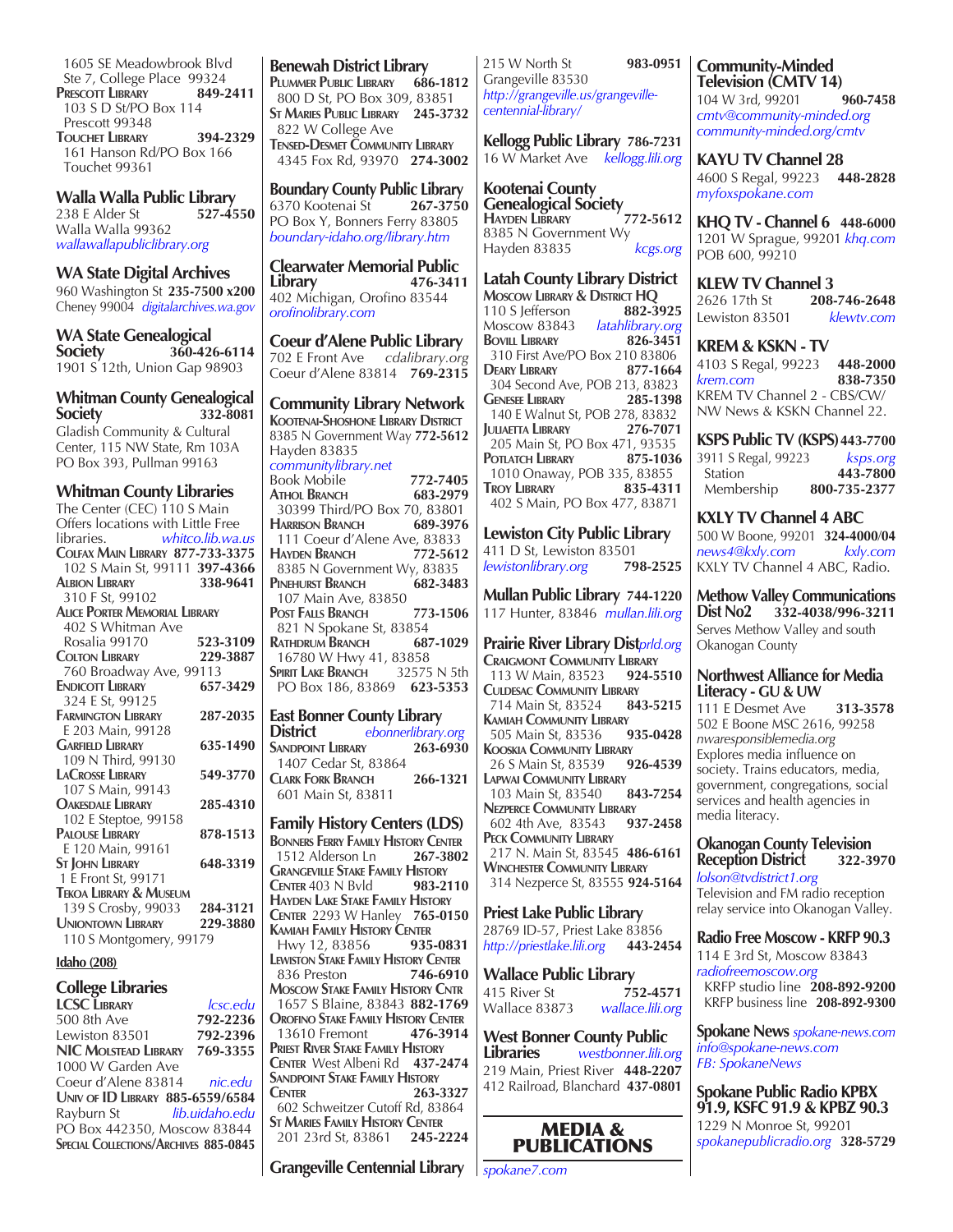## **Thin Air Community Radio KYRS at 88.1 & 92.3 FM**

35 W Main Ste 340E, 99201 *info@kyrs.org / kyrs.org* **747-3012**

#### **Newspapers & Periodicals**

**Art Chowder** *artchowder.com* 1312 N Monroe St/POB 141292, Spokane Valley 99214 **995-9958** Culinary, performing, visual arts. **Bonner County Daily Bee** PO Box 159, Sandpoint 83864  *bonnerdailybee.com* **208-263-9534 BOZZI MEDIA**  157 S Howard, Ste 603, 99201  *bozzimedia.com* **Cheney Free Press 235-6184** 1616 W First St, Cheney 99004  *cheneyfreepress.com* **Coeur d'Alene Press 208-664-8176** 201 W 2nd St *cdapress.com* PO Box 7000, 83814 **DANCING CROW COMMUNITY PROJECTS**  POB 31012, 99223 **230-9273** *info@dancingcrowcommunityprojects.org dancingcrowcommunityprojects.org* Nonprofit media for environmental and social justice. **Deer Park Tribune 276-5043** 104 N Main St, Deer Park 99006  *dptribune.com* **Huckleberry Press 844-344-8344** PO Box 141, Davenport 99122  *huckleberrypress.com* **The Inlander 325-0634** 1227 W Summit Pky *inlander.com*  Spokane 99201 Free, independent weekly in E

Wash/N Idaho, Circulation 40,000. **Journal of Business 456-5257** 429 E Third Ave, 99202  *journal@spokanejournal.com* **Methow Valley News 997-7011** PO Box 97, Twisp, 98856 *methowvalleynews.com* **The Miner** *pendoreillerivervalley.com* 421 S Spokane **447-2433** POB 349, Newport 99156 Pend Oreille & West Bonner cnties **Moscow-Pullman Daily News** 409 S Jackson St Moscow 83843 *dnews.com* **Nine Mile Falls News** *ninemilefalls.org*  **NORTH COLUMBIA MONTHLY**  PO Box 541 **684-3109** Colville 99114 *ncmonthly.com* **The Odessa Record 982-2632** 1 E First Ave *odessarecord.com* PO Box 458, Odessa 99159 SW Lincoln, NE Adams and Eastern Grant counties **Omak-Okanogan Country Chronicle** 618 Okoma Dr/POB 553 **826-1110** Omak 98841 *omakchronicle.com* **Priest River Times 208-448-2431** 5809 E Hwy 20, Priest River 83856 PO Box 159, Sandpoint 83864 *priestrivertimes.com* **RITZVILLE-ADAMS COUNTY JOURNAL**<br>216 W Railroad **659-1020** 216 W Railroad PO Box 288, Ritzville 99169  *ritzvillejournal.com*

**The Splash 242-7752** PO Box 363, Liberty Lake 99019 *libertylakesplash.com* **Spokane Valley News Herald**





## **CMTV14, providing a community voice through digital media since 2007.**

- **Nonprofit resource for live and virtual fundraising events**
- **Expert team of industry professionals**
- **State-of-the-art studio for your event and production needs**

## **103 W 3rd Ave ~ Ste B Spokane, WA 99201 www.cmtvspokane.org 509-960-7452**

*CMTV14 is a program of Community-Minded Enterprises*

# **OUR MISSION**

NW-AML EDUCATES, EMPOWERS AND ELEVATES THE WAY MEDIA AFFECTS OUR LIVES.

## **WHAT WE DO**

## 1. MONITOR MEDIA

We evaluate local media for problematic issues, such as cyber bullying, fake news, and threats to democracy.

## 2. EDUCATION

We create a community of media literate citizens through screenings, panel discussions, presentations, teacher trainings, and youth workshops.

## **3. SUPPORT LOCAL MEDIA**

We promote local media because of their coverage of our diverse community and incorporate local media professionals in annual events such as MediaFest.



**WEBSITE** WWW.NWAMEDIALITERACY.ORG

@NWAMEDIALIT